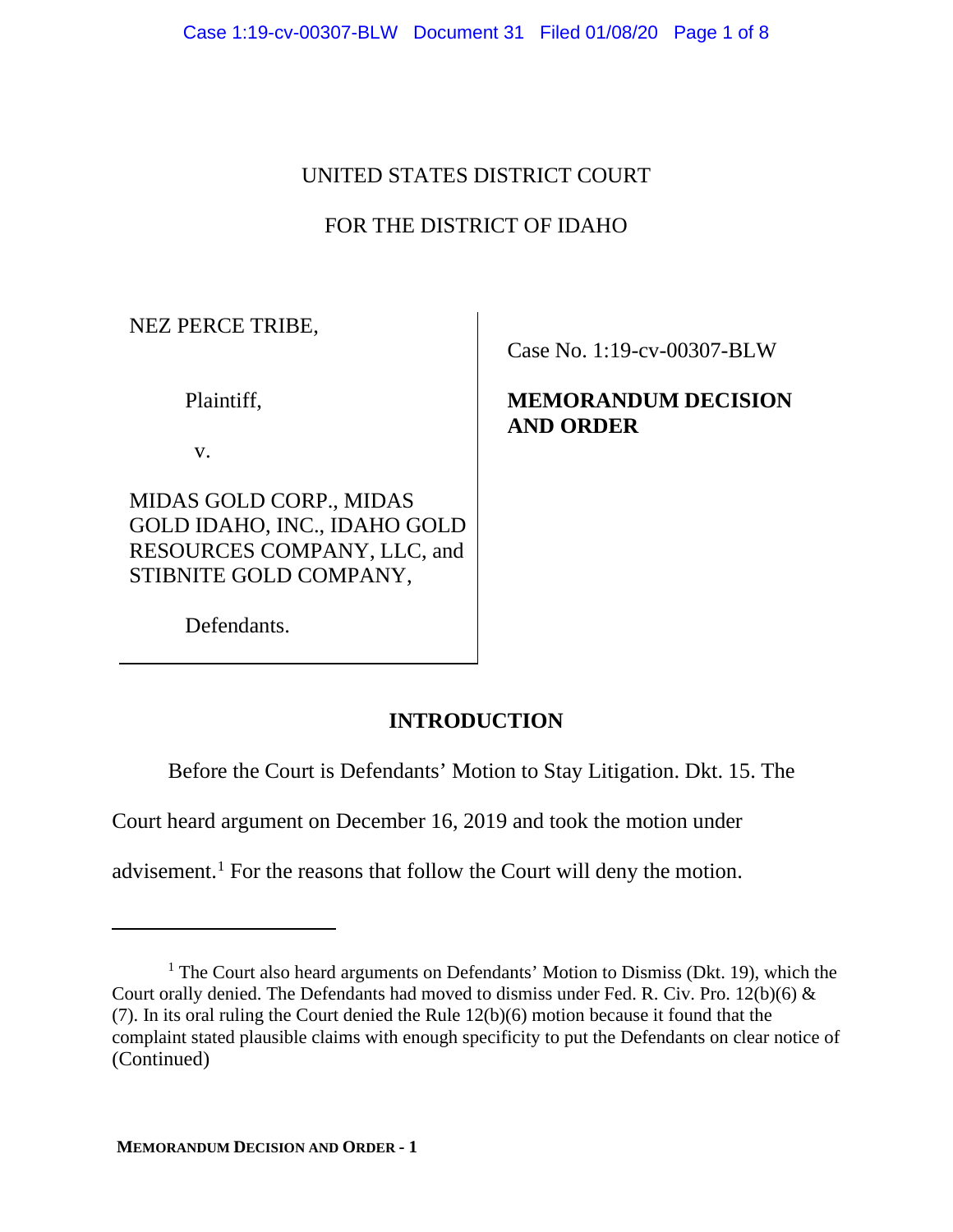### **BACKGROUND**

Midas Gold Corp. is a Canadian corporation that was established in 2011. *Compl.* ¶ 28; *Def.'s Br.* at 7, Dkt. 15-1. Midas Gold Idaho, Inc., Idaho Gold Resources Company, LLC, and Stibnite Gold Company are incorporated in Idaho and are corporate subsidiaries of Midas Gold Corp. *Compl.* ¶ 27; *Def.'s Br.* at 7, Dkt. 15-1. Midas Gold Corp. and its subsidiaries were established to develop commercially viable mining operations at the Stibnite Mining District in Valley County, Idaho.[2](#page-1-0) *See Def.'s Br.* at 7-8, Dkt. 15-1. Midas holds multiple patented and unpatented mining claims in the District.

The Stibnite Mining District was first developed in the 1920's and produced precious metals through the 1990's. *Id.* at 5. Due to the historic mining operations in the Stibnite Mining District there have been multiple site characterizations and

their claims. Due to the nature of the parties and alleged discharges, the potential liability of each party is most efficiently resolved through discovery and a possible motion for summary judgment. The Court also denied the Rule 12(b)(7) motion because it found that the United States Forest Service was not an indispensable party, at least for the determination of the Defendants' liability as to alleged discharges from unpatented mining claims. *See* Fed. R. Civ. P. 19; *Northrop Corp. v. McDonnell Douglas Corp.*, 705 F.2d 1030, 1043 (9th Cir. 1983). Either party is free to file a motion to join the Forest Service if it becomes apparent that the Forest Service is a necessary party.

<span id="page-1-0"></span> $2$  Each of Midas Gold Corp.'s subsidiaries appear to have varying roles in developing the Stibnite site. Midas Gold Idaho appears to be the primary public facing company leading development of the project. *See Def.'s Br.* at 7-8, Dkt. 15-1. The Court will refer to the Defendants generally as Midas throughout this decision.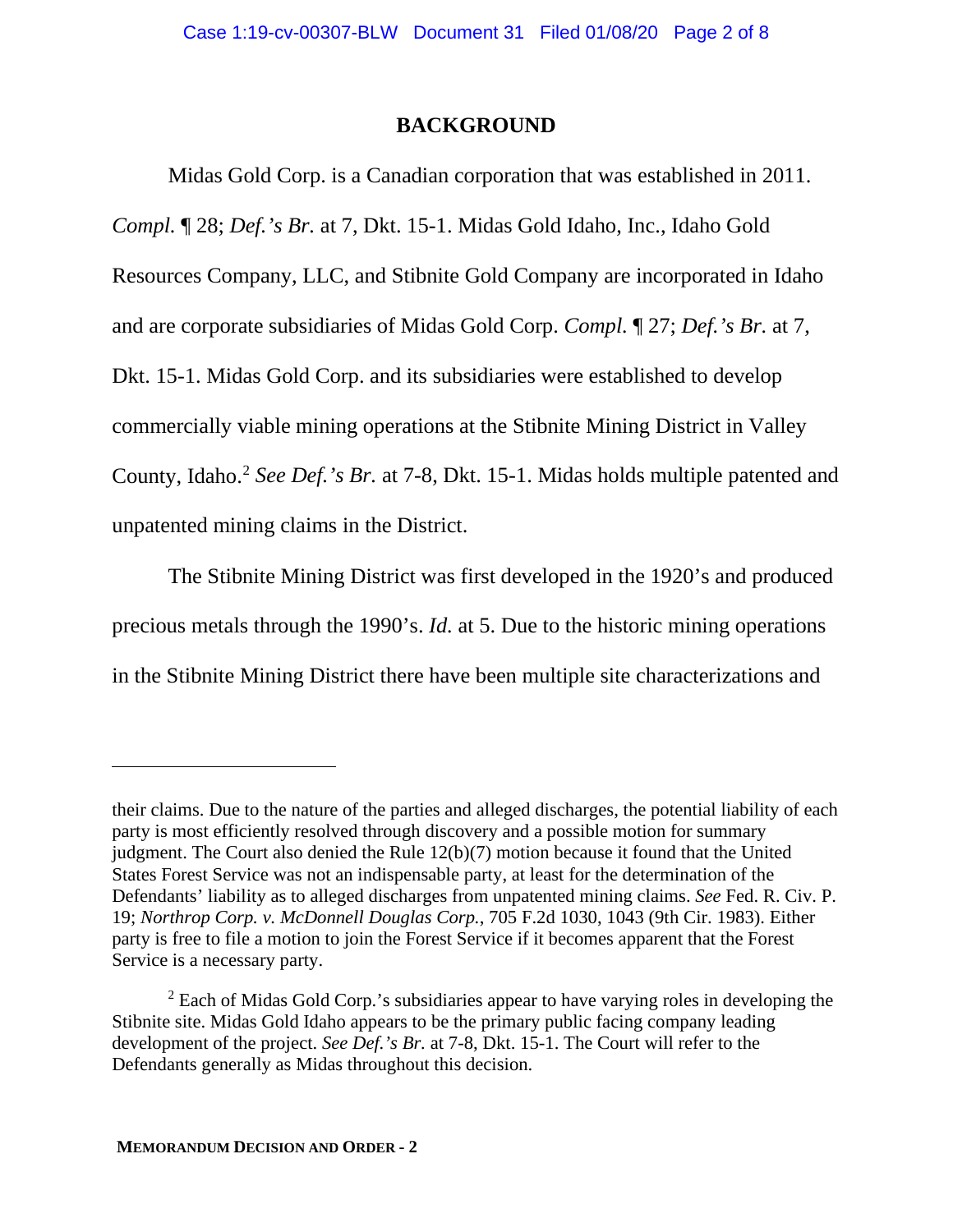remediation efforts under CERCLA. *See id.* at 6 (citing consent decrees between EPA and past mine operators). However, as Defendants acknowledge, those cleanup efforts were not comprehensive and legacy areas of concern remain. *Id.* 

As part of its efforts to establish mining operations, Midas is negotiating an Administrative Order on Consent ("AOC") with the EPA, Forest Service, IDEQ, and Shoshone-Bannock Tribes that would govern remediation of at least some portion of the District under the Comprehensive Environmental Response, Compensation and Liability Act of 1990 ("CERCLA"), 42 U.S.C. §§ 9601-9675. *Def.'s Br.* at 1, Dkt. 15-1; *see Def.'s Ex. 12*, Dkt. 23-3. As part of its AOC negotiations, exploration, and potential remediation efforts, Midas is undertaking environmental monitoring in the District. *Def.'s Br.* at 8, Dkt. 15-1

The Nez Perce Tribe commenced this action alleging Midas is violating the Clean Water Act, 33 U.S.C. § 1311. The Tribe alleges that Midas is discharging pollutants from eight point sources without obtaining National Pollutant Discharge Elimination System ("NPDES") Permits. *Compl.* ¶¶ 2-4.

Shortly after the Tribe filed its complaint, Midas filed its Motion to Stay the Litigation. Midas argues that this case should be stayed because once the AOC is finalized CERLCA § 113(h) will divest this Court of jurisdiction. *Def.'s Br.* at 1, Dkt. 15-1. Thus, Midas argues it will be more efficient stay this litigation instead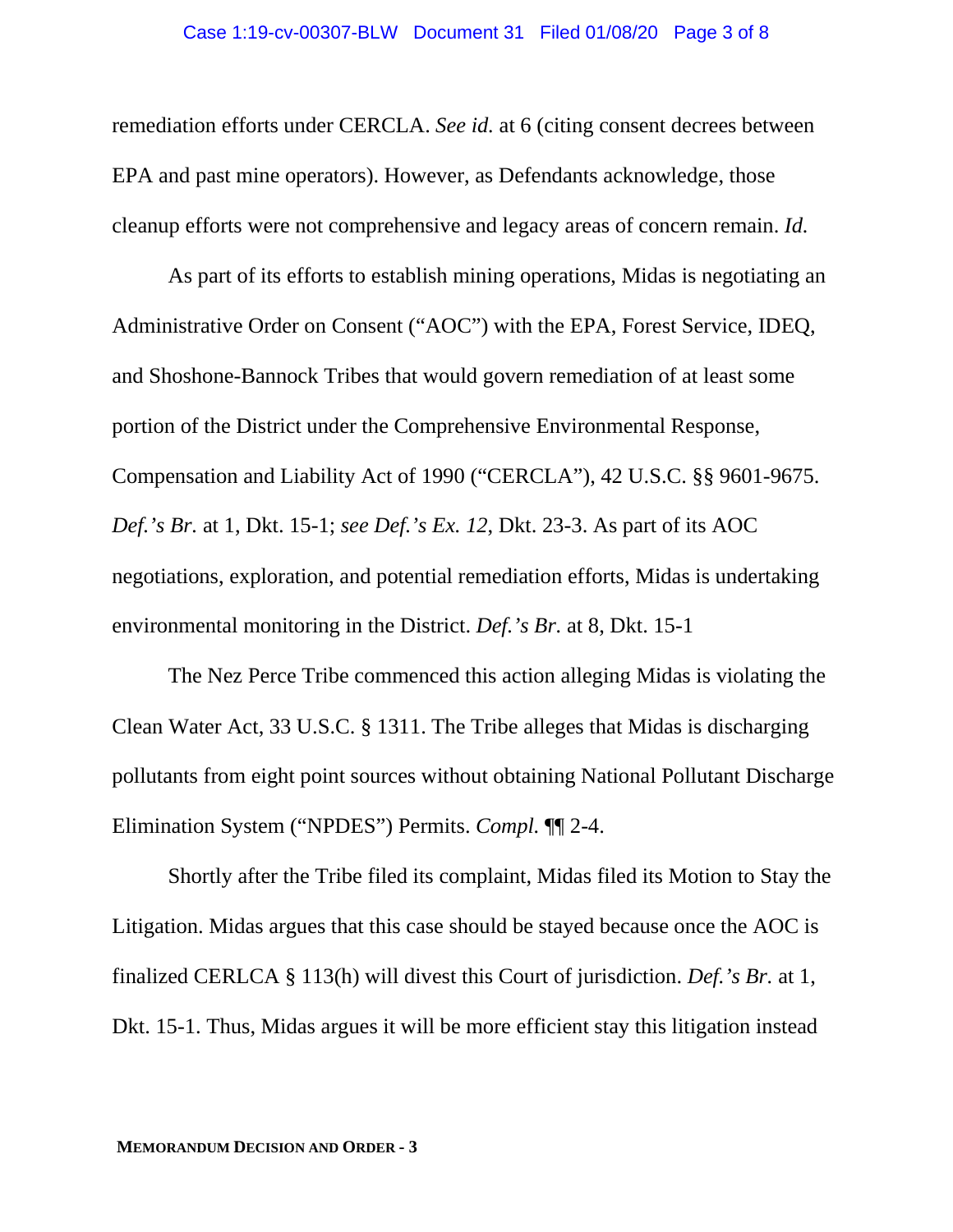of wasting the parties' – as well as this Court's – resources on litigation which may ultimately be dismissed because of a jurisdictional defect. *Id.* at 3.

#### **LEGAL STANDARD**

This Court "has broad discretion to stay proceedings as an incident to its power to control its own docket." *Clinton v. Jones*, 520 U.S. 681, 706–707 (1997) (citing *Landis v. North American Co.*, 299 U.S. 248, 254 (1936)). In deciding whether to grant a stay, the Court must weigh the competing interests of the parties, considering in particular: "[1] possible damage which may result from the granting of a stay, [2] the hardship or inequity which a party may suffer in being required to go forward, and [3] the orderly course of justice measured in terms of the simplifying or complicating of issues, proof, and questions of law which could be expected to result from a stay." *Lockyear v. Mirant Corp.*, 398 F.3d 1098, 1110 (9th Cir. 2005) (quotations omitted). The moving party has the burden of establishing "a clear case of hardship or inequity in being required to go forward." *Landis*, 299 U.S. at 255.

A stay may be appropriate when the result of a separate administrative proceeding has some bearing upon the district court case. *Leyva v. Certified Grocers of Cal., Ltd.*, 593 F.2d 857, 864 (9th Cir. 1979). "This rule ... does not require that the issues in such proceedings are necessarily controlling of the action before the court." *Id*. However, "[a] stay should not be granted unless it appears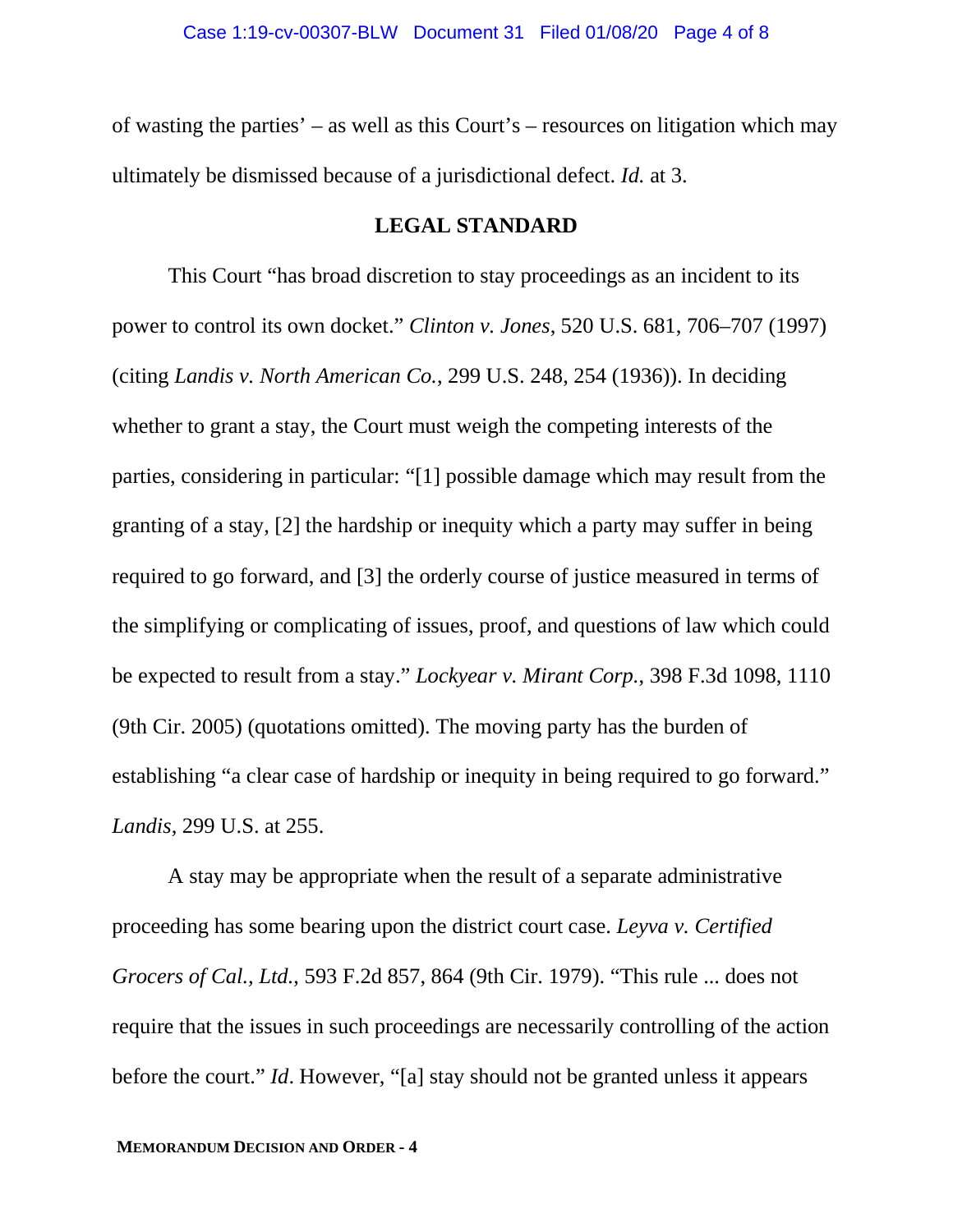likely the other proceedings will be concluded within a reasonable time in relation to the urgency of the claims presented to the court." *Id*. For that reason, a stay "should not be indefinite in nature." *Dependable Highway Express, Inc. v. Navigators Ins. Co.*, 498 F.3d 1059, 1066 (9th Cir. 2007).

#### **ANALYSIS**

Midas argues that allowing the CWA ligation to progress will impose a hardship. It argues that it is investor funded and the threat of the lawsuit may cause funding to dry up. *Def.'s Br.* at 16, Dkt. 15-1. Midas argues that the CWA suit proceeding in parallel to the AOC process will be a distraction from providing a site-wide remediation solution and will divert Midas's resources. *Def.'s Rep.* at 4, Dkt. 23. However, the inconvenience and expense required to defend a lawsuit "does not constitute a clear case of hardship or inequity." *Dependable Highway Exp., Inc. v. Navigators Ins. Co.*, 498 F.3d 1059, 1066 (9th Cir. 2007) (citations omitted). Midas also suggests it would have as much as \$4.1 million in quarterly operational delay costs. *Def.'s Br.* at 16, Dkt. 15-1. However, there is nothing in the record to show that these costs would be due to delay from the present suit. Instead Midas describes these costs as necessary to address quarterly permitting requirements. *Id.* 

The Tribe argues that the ongoing unpermitted discharges of pollutants into the Salmon River and its tributaries constitutes harm to the Tribe and public. *Pl's*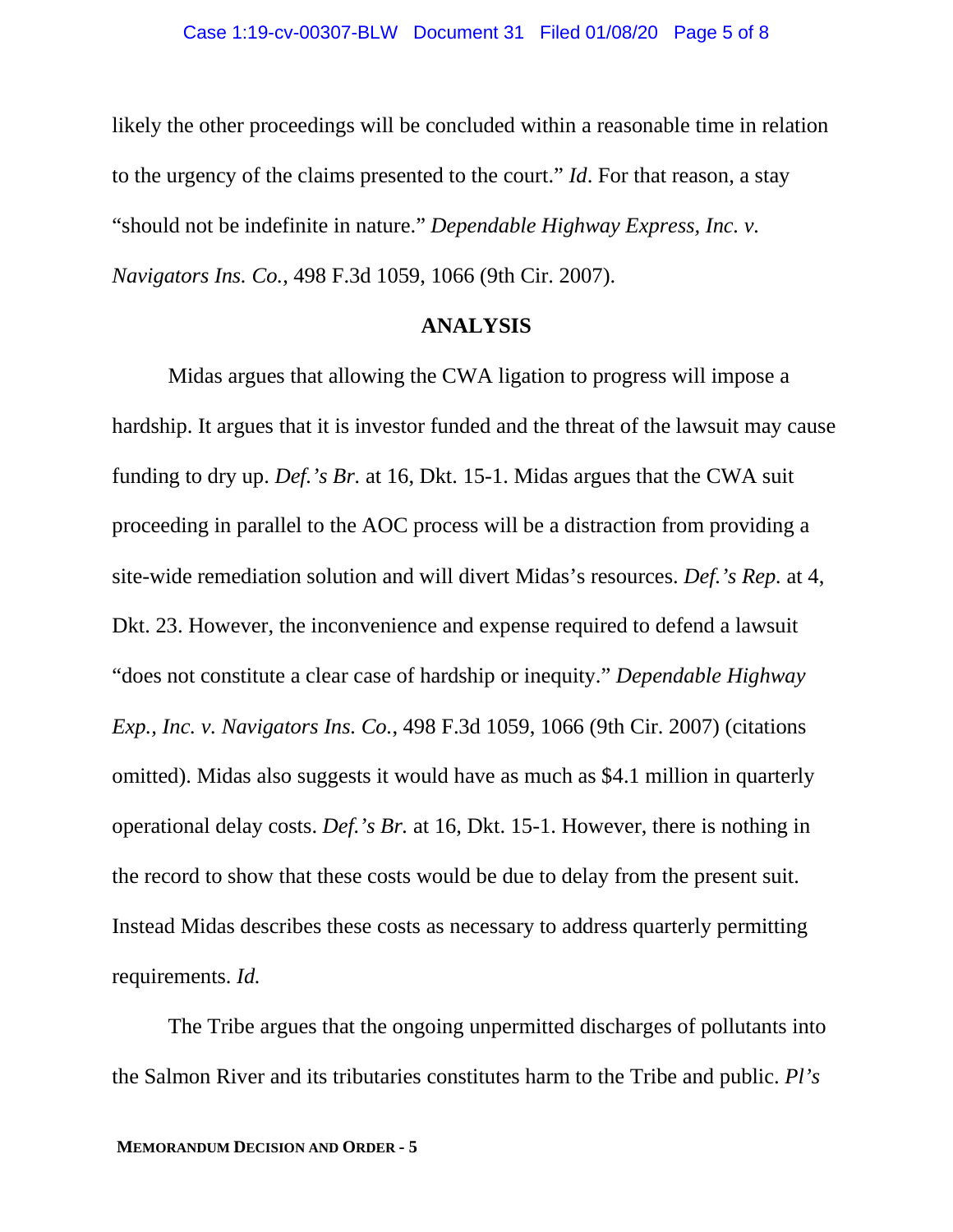*Resp.* at 18, Dkt. 22. Midas counters that these discharges have been happening for decades and that the CERCLA remedy will be more effective at addressing the Tribe's harm. *See Def.'s Rep.* at 5, Dkt. 23. The ongoing environmental harm from the unregulated discharge of pollutants is real irreparable harm.<sup>[3](#page-5-0)</sup> *See Sierra Club*, *Hawaii Chapter v. City & Cty. of Honolulu,* 2007 WL 2694489, at \*4 (D. Haw. Sept. 11, 2007)*.*

Finally, Midas argues that the orderly course of justice strongly supports granting the stay. Midas and the Tribe dispute the speed at which the AOC will be finalized. Midas argues that the administrative progress is rapidly progressing. *Def.'s Rep.* at 1, Dkt. 23. The Tribe argues that it is uncertain when or if an AOC will be finalized. *See Pl.'s Resp.* at 16-17, Dkt. 22.

Midas cites *Perez v. Idaho Falls Sch. Dist. No. 91*, 2017 WL 743881, at \*1 (D. Idaho Feb. 24, 2017) to argue that, because the AOC process will have some bearing on the instant action, it is prudent for the Court to issue a stay. In *Perez*, however, the court was considering whether to stay a case pending an ALJ's

<span id="page-5-0"></span><sup>3</sup> Midas disputes whether the alleged point sources at issue require NPDES permits. *See Def.'s Rep.* at 6 n.4, Dkt. 23. At this point of the litigation, the alleged discharges are sufficient to show harm, especially since Midas acknowledges that there are pollutant discharges from the Stibnite Mining District. The Court expresses no opinion on the merits of the underlying CWA claims.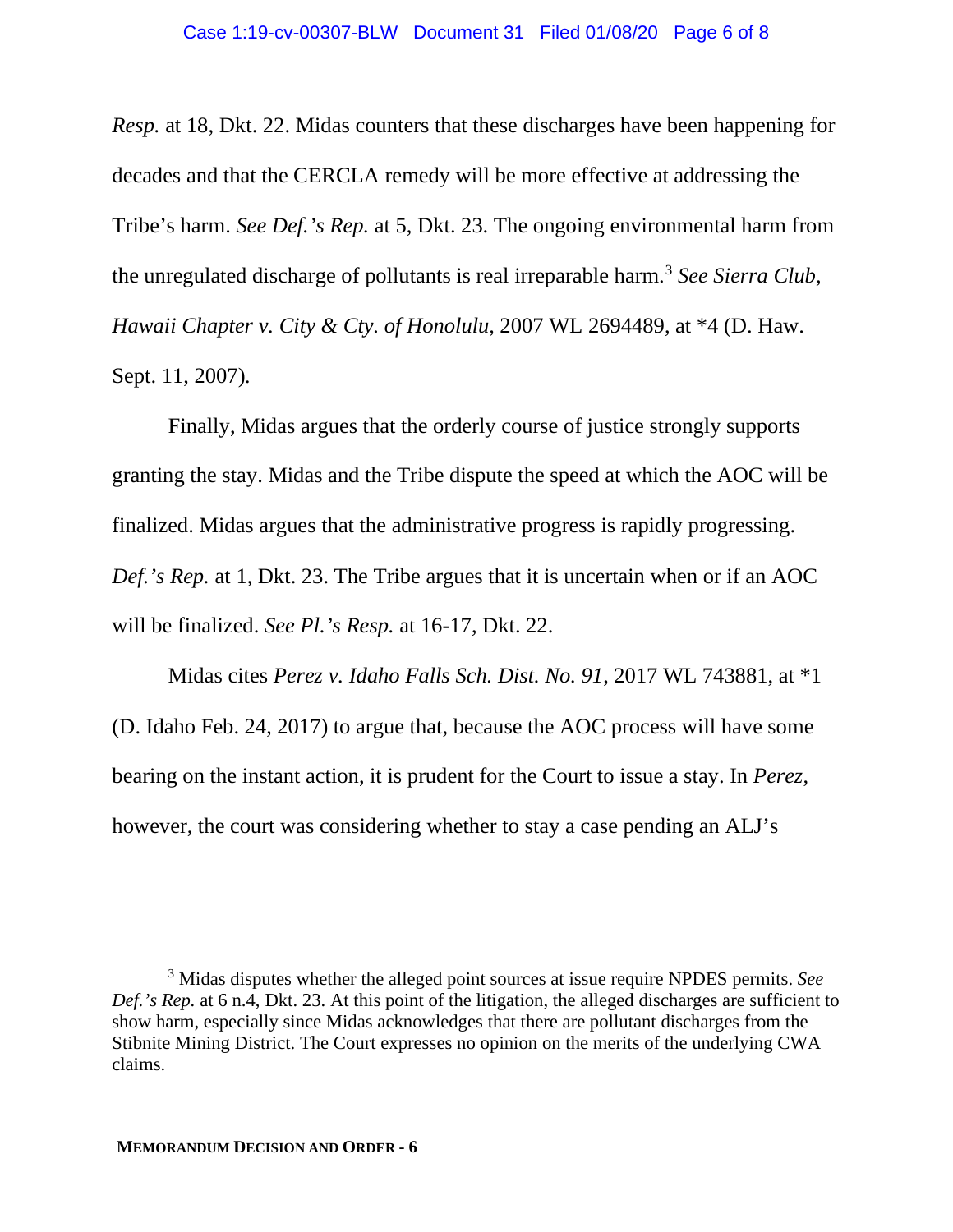#### Case 1:19-cv-00307-BLW Document 31 Filed 01/08/20 Page 7 of 8

decision that would have preclusive effect. Unlike the case here, the ALJ's decision in *Perez* was likely to be issued in a few months.

At the hearing, Midas suggested the Court stay this action for 180 days to allow them to make progress on the AOC negotiations. However, Midas offered no timeline for completion of the AOC. As far as the Court can tell from the record in this case the AOC is at best a rough draft now, and there is no indication that it will be completed in the next six months. *See Pl.'s Surrep.* At 4-5, Dkt. 26-2.

A stay should only be granted if the other proceedings will conclude in a reasonable time. *Leyva*, 593 F.2d at 864*.* Midas has simply not offered any evidence that the AOC will be completed in a reasonable time, especially in light of the ongoing environmental harm.

In conclusion, Defendants have not demonstrated significant hardship. In comparison, the Tribe has presented evidence that there will be real, tangible harm if the discharge of pollutants continues. While CERCLA §113(h) may eventually divest this Court of jurisdiction, there is no evidence that the AOC will be finalized in a reasonable time. Accordingly, the Court finds that the Defendants have not met their burden to stay this litigation. If finalization of the AOC does become imminent in the future the Defendants are free to file another motion to stay this litigation.